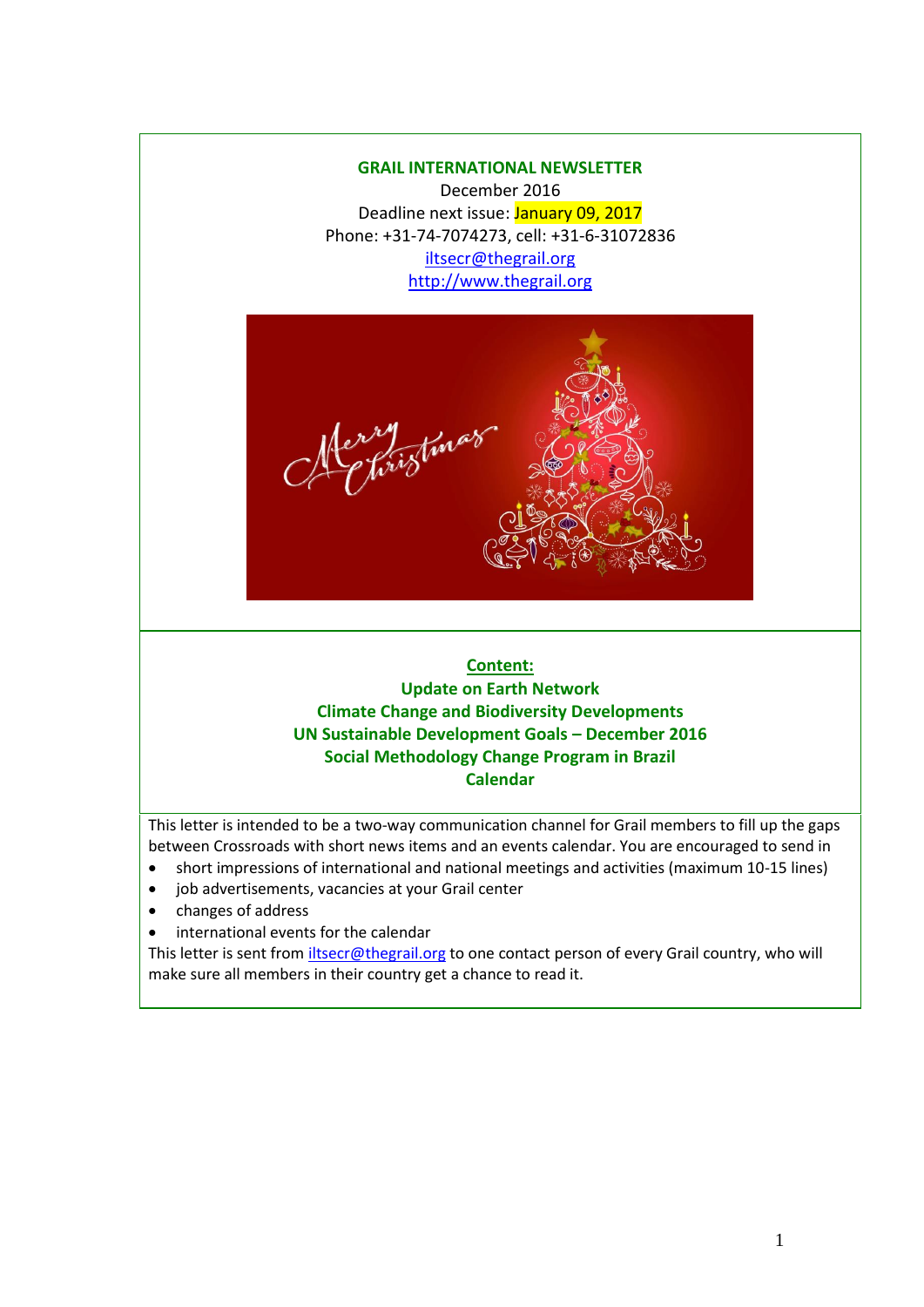### **Update on Earth Network**

#### **Dear Friends,**

May the love of God be with you all. Best wishes for Christmas and a happy new year to you. I am sorry for taking long before I made Earth Network communications after coming in as the new coordinator. I had to collect enough information from former coordinators.

Sibongile and Marilyn from South Africa have shared a lot with me, Mary Omedo and others have also communicated to me and I think we are now set to pick up from where my sisters left.

I appreciate our sisters Sibongile, Marilyn and others for the gradable Earth Network job they did. I was just going through our International Grail website and realized that my sisters had already done something on the "Ecological foot printing issues", I am sure this must have been communicated to you through our Grail Newsletters once or so in the previous years. They had also identified other issues that are affecting our environment like "water, climate change, Energy, sustainability, Biodiversity e.t.c. Thank you Marilyn and Sibongile for the good Earth Network plan. The above named calls for more sharing and discussions as part of our role in the Grail.

I understand that most of you from in and out of the Grail had also joined the Earth Network in small groups in your countries. I would wish that you continue participating as members and share with others more on this Network. Please urge others to Join and help guard our Earth as it is a special creation of God. We are all called as per our Grail vision statement to care for our creation. I would therefore request that we do cooperate by joining the Network.

I am not sure which address is available for the Earth Network. But I thought we should have one and I have created a Gmail account; [grailearthnetwork@gmail.com](mailto:grailearthnetwork@gmail.com) just in case we don't have one which we can use to invite new members to join. I wish you all the best. Thank you.

I would therefore chose that our next theme /issue to tackle be the "CLIMATE CHANGE"

*Sarah Mabanja, Kenya Earth Network Coordinator,*

## **Climate Change and Biodiversity Developments**

**"We are the first generation to really feel the effects of Climate Change and the last that can prevent its worst consequences," Ban Ki-Moon**

Ongoing work is needed to save our Biodiversity and prevent the overheating of Planet Earth. I would like to suggest that all Grail members give Planet Earth a Christmas present by learning how their governments plan to implement their NDCs and Aichi Targets. And better still, become involved in developing these plans at national and local level.

**Two crucial Conferences of Parties** (governments) are happening at this time. The **22nd UNFCCC COP** ended in Marrakech, Morocco on 18 November. The **UN Convention on Biological Diversity COP 13** is being held in Cancun, Mexico from 4 -11 December. In Marrakech 55% of the Parties committed to reducing global carbon emissions by 55% to prevent Planet Earth from overheating to more than 2 degrees since 1he 1750s.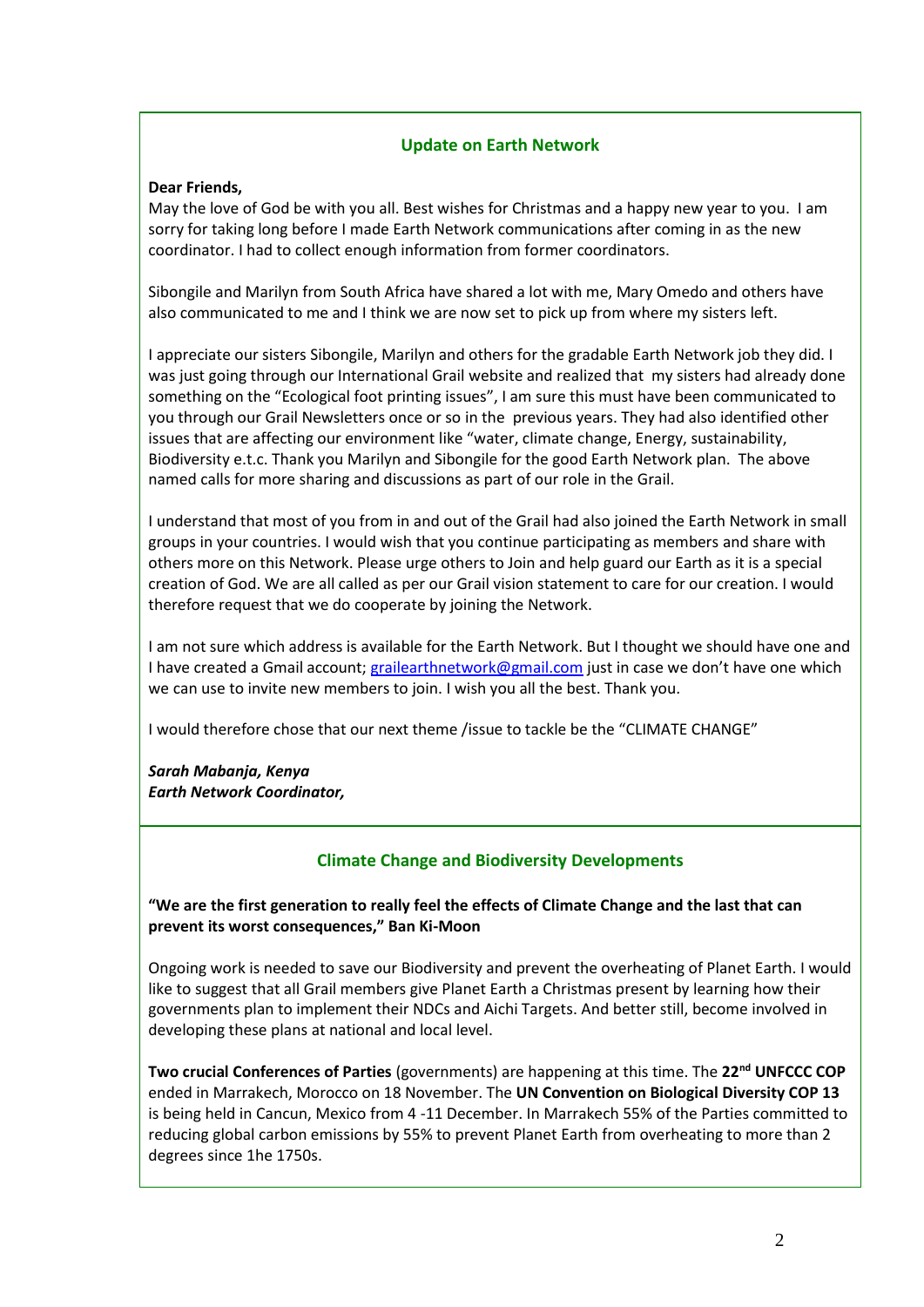**COP 22 produced the Marrakech Action Proclamation** of the 2015 Paris Agreement, by which the Parties undertake to implement their Nationally Determined Contributions (NDCs). These NDCs commit Parties to transform their economies and industries by reducing their carbon emissions drastically while moving towards low carbon development strategies. Fossil-fuels will be reduced as the use of Renewable Energy (RE) increases.

**Some examples of developments in Grail-related countries**. The **African RE Initiative (AREI)** aims to produce 10 Gigawatts of RE by 2020 and 300 GW by 2030 with the help of a large donation from the EU. The **African Adaptation Initiative** is working to get political and financial support for Climate Change Adaptation projects. **Germany** has committed to reducing its carbon emissions by 85-95% by 2050 as part of its Klimaschutz. (It would be great to hear more about Klimaschutz from German members)

Forty (40) countries, including the **Philippines and Papua New Guinea** have constituted the **Climate Vulnerable Forum**, which aims to achieve 100% RE over the long-term.

The **Capacity-building Initiative for Transparency (CBIT)** fund was launched in Marrakech with projects already approved in Costa Rica, **Kenya and South Africa**. The CIT aims to equip the Parties to be able to monitor and evaluate their NDC commitments.

The **COP 13 in Cancun** will focus on the progress made in implementing the **Strategic Plan for Biodiversity 2011-2020 and the Aichi Biodiversity Targets** which are aimed at mainstreaming and integrating Biodiversity into all aspects of the life of the Parties. Reducing deforestation and restoring ecosystems are two of the priority areas. There is great concern about the lack of progress in Aichi Target 11 which aims to protect the precious coral reefs.

There are of course many links between the work of the UNFCCC and the UNCBD, but the UNCBD is the Cinderella of the two Conventions and receives little or no media coverage. What is most alarming is that most Parties are below the requirements for meeting the Aichi Targets deadline in 2020, These include mainstreaming Gender in all the work. Only a few Parties have succeeded in involving local communities and Indigenous peoples and in incorporating Indigenous Knowledge. Funds for these projects have come from **Guatemala, Sweden** and Japan. Follow COP 13 on UNEP/CBD/COP13.

If what I have written above is Greek to you, **may I offer the Manual I have recently completed. It is called "Rewilding: the call of the 21st Century" and deals with Biodiversity, Water and Feminism as well as Climate Change**. Click on this link online to download the book: <https://www.dropbox.com/s/cdt4ln0wbnaztge/Emthonjeni%203%20manual.pdf?dl=0>

**If anyone would like the cover send me an email; [maitken@wltp.co.za](mailto:maitken@wltp.co.za)** 

*Marilyn Aitken, South Africa*